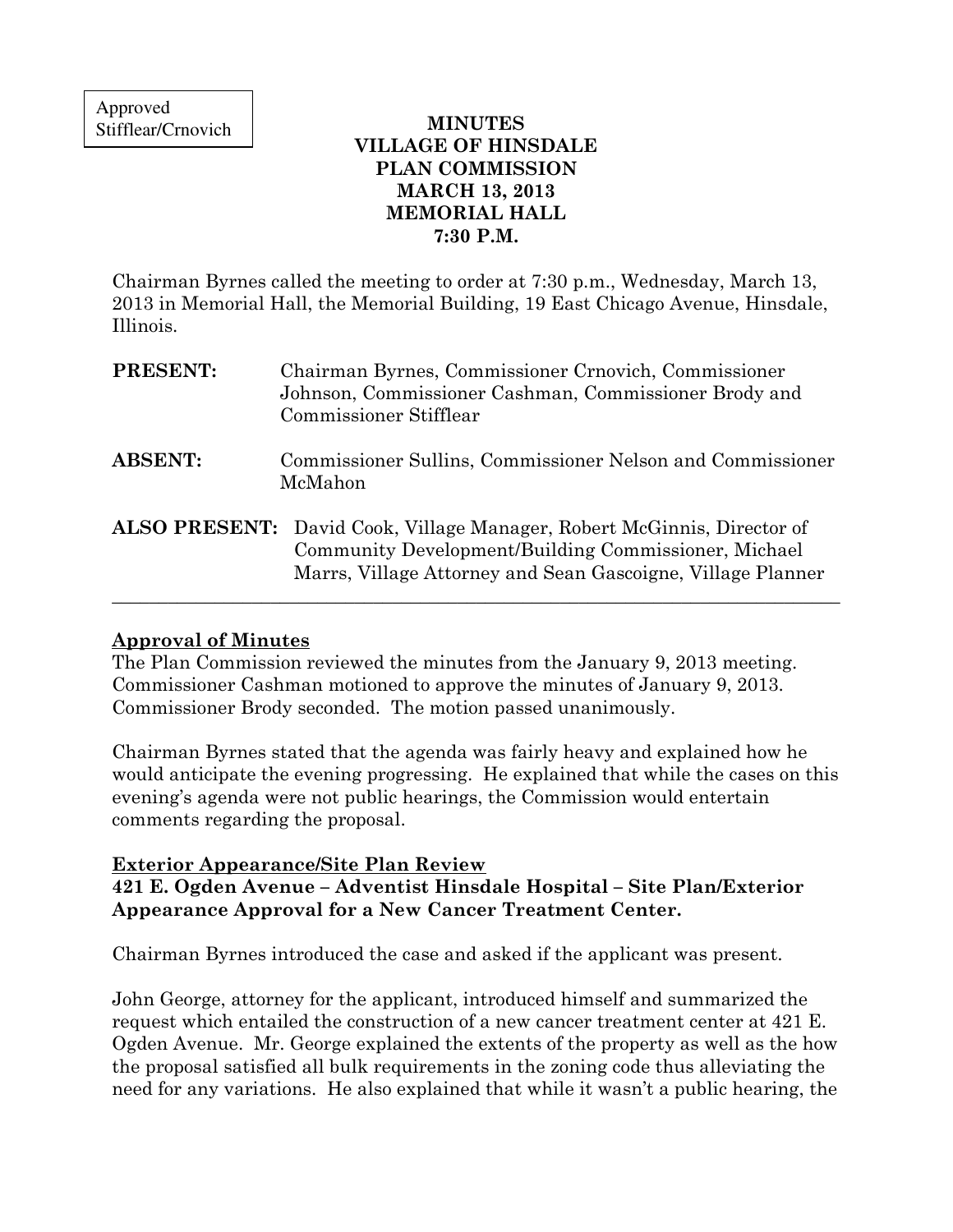hospital had noticed well beyond the normal requirement of 250 feet and also conducted three separate neighborhood meetings. He then went on to introduce the team prepared to present and respond to any questions the Commission may have.

Michael Goebel, CEO of Adventist Hinsdale Hospital, introduced himself and thanked the Commission for the opportunity to discuss the project. He expressed the need for a facility such as this in Hinsdale, and explained how this facility would allow Adventist to bring all of their cancer practices under one roof.

Kevin Harney, architect for the hospital, summarized the plans presented in the Commission's packet. He reiterated that the current proposal met all of the bulk zoning and engineering requirements. He walked the Commission through each requirement and established compliance for each. He then introduced the landscape plan and summarized all of the landscaping features, as well as the extensive landscaping proposed for the site. These features included the detention basin, as well as several healing gardens proposed throughout the site. Mr. Harney then provided several examples of the landscape material and size proposed to be used on the site. He indicated that the facility would be two stories and then went on to discuss the floor plans and explained the different uses proposed for the center, and more specifically for each floor.

Mr. Harney introduced the elevations and explained the architecture and influences used in the design of the building's exterior, which included trying to maintain a quasi-residential feel, rather than a typical block style office. He then proceeded to summarize the materials and design elements proposed and explained how that tied back in to residential design.

Steve Corcoran, traffic engineer for the project, introduced himself and some of his other projects specific to Hinsdale. He then proceeded to summarize the traffic study completed and how some of the projections and findings were arrived at, including the proposed relocation of Spinning Wheel Road, which would eliminate the current intersection of Spinning Wheel with Ogden. He indicated this was received favorably by the Police Chief.

Don Sweet, Director of the Hinsdale Hospital Cancer program, introduced himself and offered some final thoughts regarding the proposal, including the history of cancer treatment at Adventist Hinsdale and what a facility such as this would bring to Hinsdale.

Chairman Byrnes thanked everyone for their presentations and asked if there any questions from the public. He then asked if the applicant anticipated any concerns with the changes proposed for the Oak Street Bridge.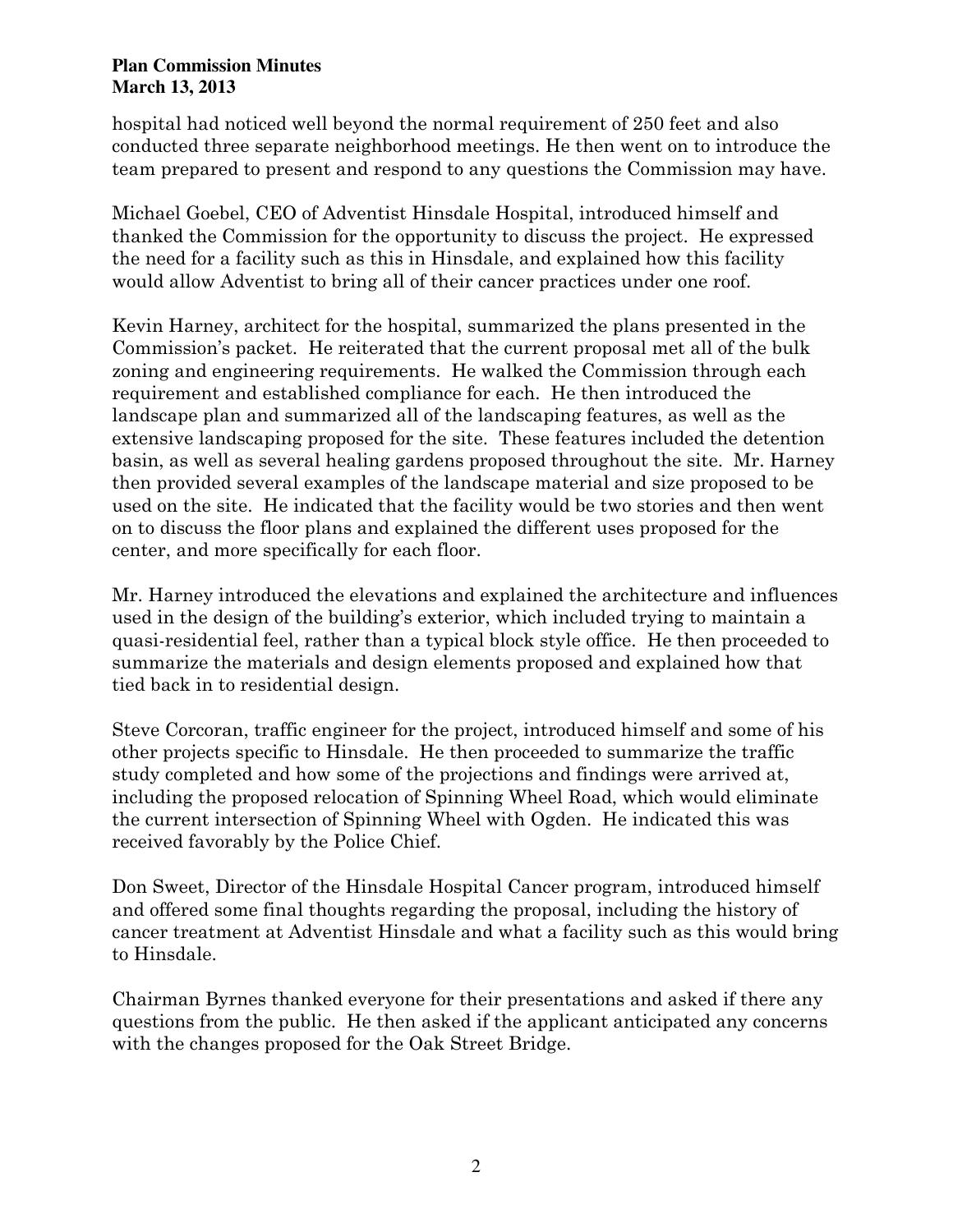Mr. Corcoran indicated that while they didn't consider it, they did not feel that project would have any impact on this proposal.

Commissioner Crnovich asked if the land-banked parking on the site plan was proposed.

Mr. Corcoran explained that the health care profession is ever changing and they wanted to make sure that they provided themselves an opportunity for expanding the parking, if it is ever needed.

Commissioner Cashman questioned the notes referring to this proposal being Phase I.

Mr. Harney explained that structural provisions had been taken in this proposal to allow for vertical and/or horizontal expansion, should the hospital decide down the road its desire to do that, based on demand.

Commissioner Cashman expressed his excitement with this project and complimented the hospital on the general design and architecture of the facility. He questioned who owned the property just to the west of the proposal indicating that he noticed the current proposal would be reducing the existing parking for that structure.

Mr. Goebel indicated that the property belonged to the hospital, the structure was currently empty and should they seek tenants for the building, it would require substantial updates including the reconfiguration of the existing parking.

Commissioner Cashman questioned if the hospital would be amicable to maintaining access to Duncan Fields.

Mr. Goebel indicated they currently had a lease with the Village and they would be happy to continue that lease so that there was continued access to the fields.

General discussion ensued regarding the location of the proposed access to Duncan Field and the Commission was satisfied that the proposed parking would be adequate, given the complementing nature of both uses.

General discussion ensued regarding possible expansion of this facility as well as the specific make up of rooms and types, within the facility.

Chairman Byrnes confirmed it was the applicant's intent to install the sidewalk along Ogden and Salt Creek.

Mr. Cook indicated that it would be required as it is shown, and would be approved as part of the site plan.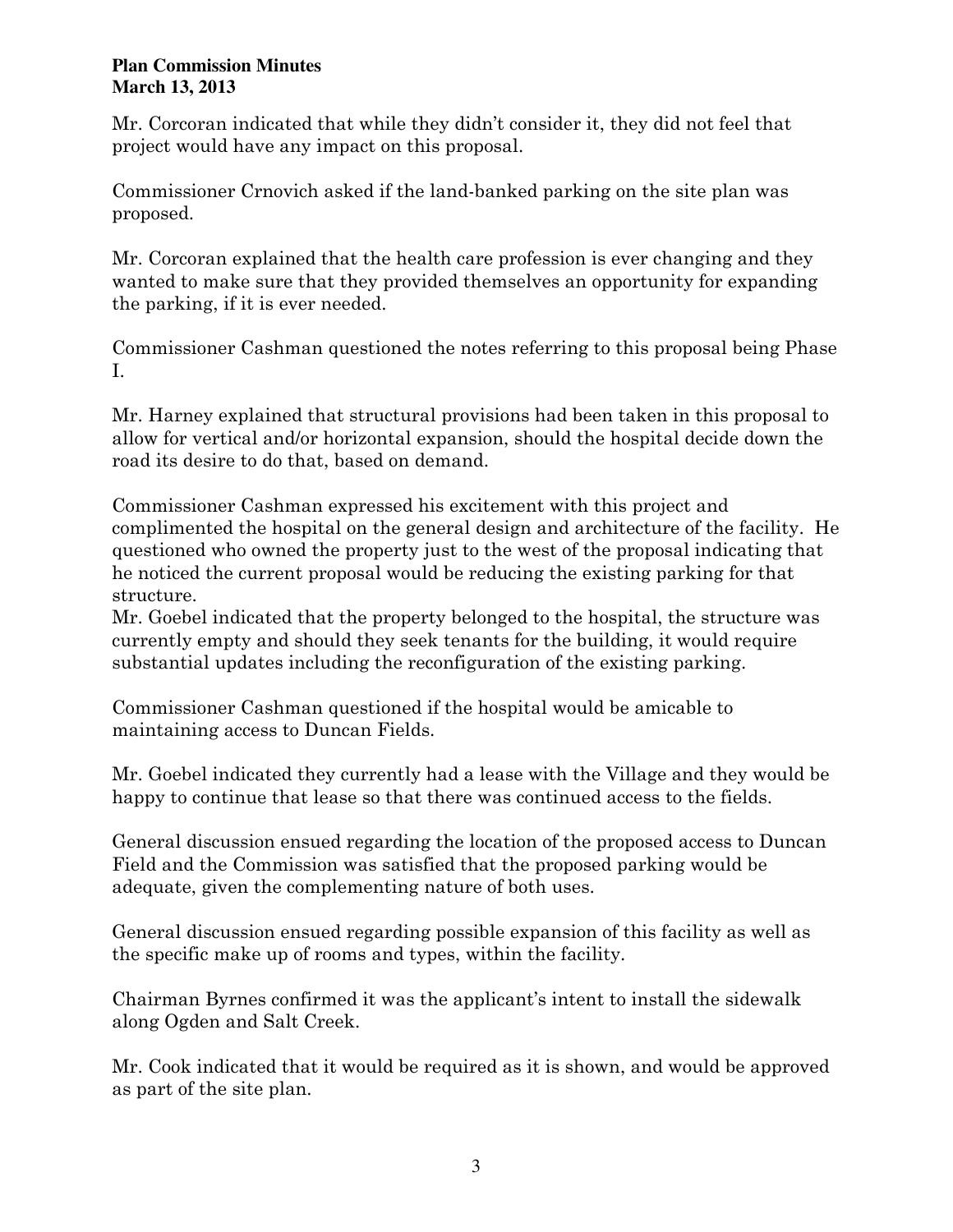Discussion ensued regarding how the hospital intended to tie in this proposal, with the existing streetscape along Ogden Avenue including signage, landscaping and general streetscape.

Commissioner Cashman complemented the applicant on their landscaping, but asked if they could add some of the proposed landscape islands to the south part of the parking lot, to break up that expansive run of parking. He also commented on the Illinois Accessibility Code and suggested the applicant confirm that they have adequate provisions for handicap parking as that could definitely impact there proposed site plan.

General discussion ensued regarding the basic elevations, the proposed site plan and why certain design decisions were made, specifically regarding mechanical shielding, certain roof systems and landscape features, as well as the extent to which existing trees will be removed.

The Commission also noted the reference to the "gateway sign" and the applicant indicated that while it was their intent to allocate space for a Village sign, they would not be providing the actual sign. Discussion ensued regarding the possibility of widening Ogden Avenue.

Commissioner Stifflear complimented the hospital on the proposal and their effort for producing a code-complaint proposal. He then questioned if there would be staff working out of both this facility and LaGrange and what type of impact the relocation of Spinning Wheel would have on cut through traffic going over Ogden and south on Oak.

The hospital indicated that it was there intent to consolidate cancer services at this location and that the relocation of Spinning Wheel would have no impact to that extent.

General discussion ensued regarding the need for the additional handicap spaces and how to best address this. The hospital indicated that if it was determined that additional spaces were required, they have some options to make it work, but that they would have to reevaluate to determine the most appropriate way to address it.

Chairman Byrnes offered some final thoughts and questioned if a motion could be tailored to address some of the issues raised tonight.

Mr. Gascoigne indicated that the hospital had requested that any motion tied to site plan, allow the option of providing the walking path around the detention basin, as the financing for that was tied to future fundraising which had not currently been secured.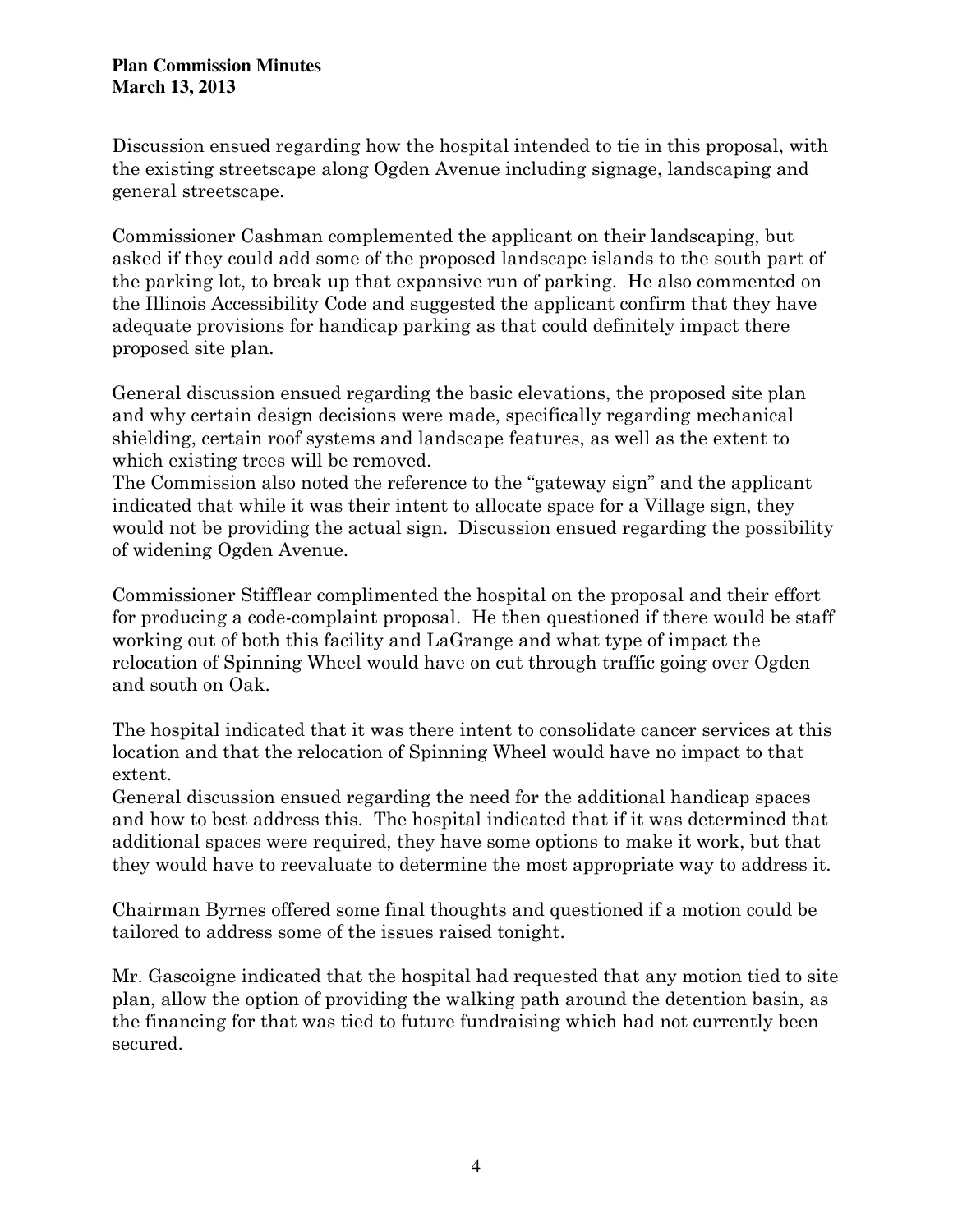The Commission indicated it would be great to see, but they were fine with making it optional.

Mr. Marrs confirmed they could do that.

Commissioner Brody motioned for Site Plan Approval for the construction of a new cancer treatment center at 421 E. Ogden Avenue – Adventist Hinsdale Hospital subject to the following conditions:

- The applicant be required to confirm that the site plan adequately provides sufficient handicap parking spaces, and to the extent that the existing site plan cannot, provide documentation that shows how the deficiency will be accommodated.
- The applicant will add 2 parking lot peninsulas to the south area, add 1 island to the west and 1 peninsula to the north of the parking lot.

Commissioner Cashman seconded. The motion passed unanimously.

Commissioner Brody motioned for the approval of Exterior Appearance for the construction of a new cancer treatment center at 421 E. Ogden Avenue – Adventist Hinsdale Hospital, subject to the following condition:

• The applicant provide a detailed plant list that identifies the selection of plant materials the applicant may choose from in each category (shade trees, ornamental trees, perennials, etc.). Such list shall contain common name, botanical name and size/caliper of material at planting.

Commissioner Cashman seconded. The motion passed unanimously.

# 26-32 E. First Street – Garfield Crossing – Site Plan/Exterior Appearance Approval for a New Two-Story Development with a Surface Parking Lot.

Peter Coules, attorney for the applicant, introduced himself and summarized the request and provided a short history of the property. He indicated that the applicant had provided the Commission with two options as a result of recommendations made by both staff and the Historic Preservation Commission. Mr. Coules explained the current parking request, as well as summarizing the variation requests being run concurrently.

David Kennedy, architect for the applicant, introduced himself and presented the specifics regarding the property. He explained the proposal and identified some of the key components within the site plan, landscape plan and elevations, including the removal of a curb cut, the addition of a loading space and an increase of seven parking spaces from what currently exists. He continued summarizing the layout of the floor plans, elevations and site plan, as proposed. Mr. Kennedy presented the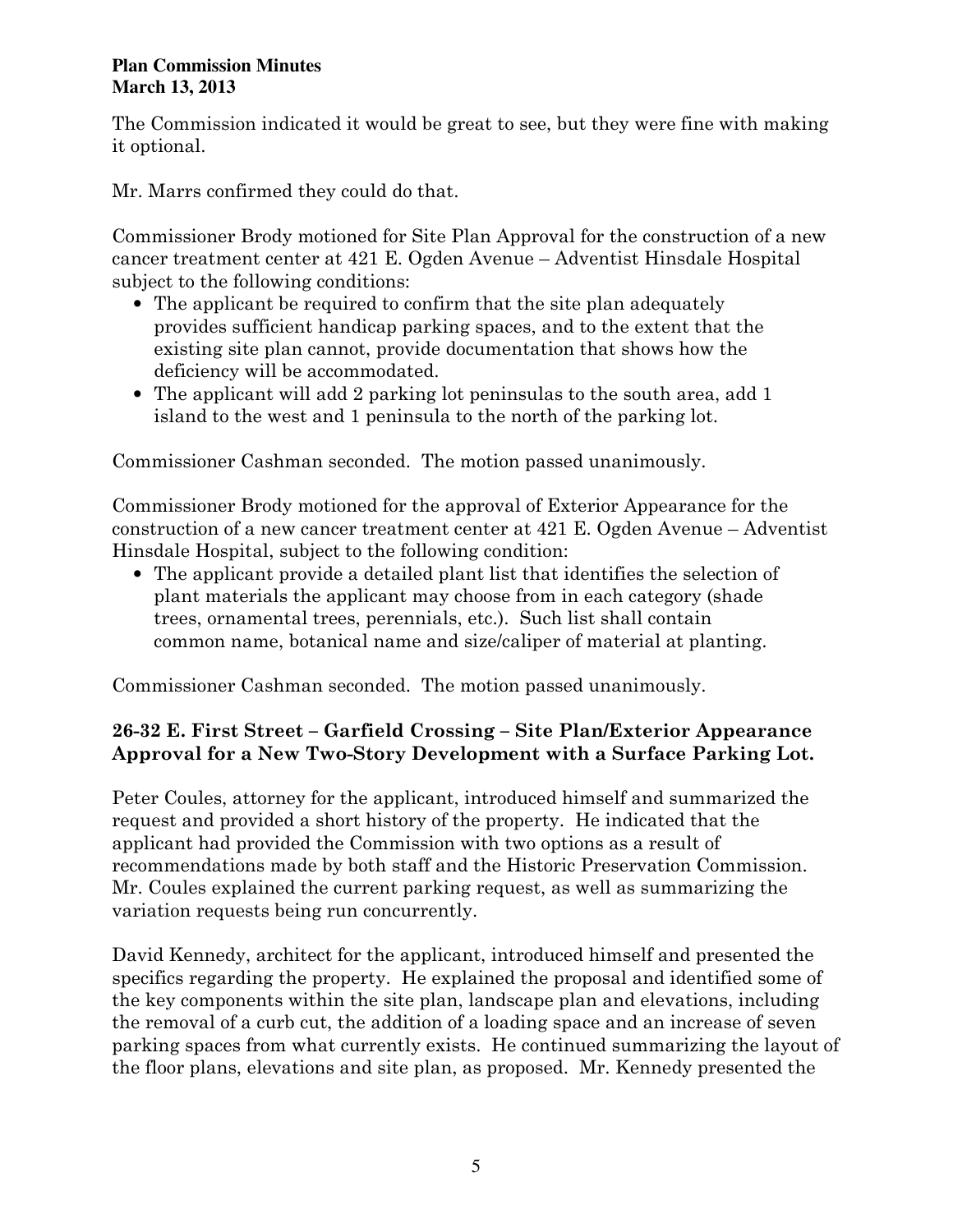architectural concepts and decorative elements being proposed, as well as the suggested materials to be used throughout the project.

Mr. Kennedy introduced the alternate elevations and discussed the differences between the proposal that was distributed as part of their packet and the alternate elevation. He reiterated that the changes do not result in any changes to the site plan, only the elevations. He presented sample boards of the proposed materials and explained where they would be used within the project.

Mr. Coules clarified and summarized some additional points from the site plan, including the motivation behind the location and access of the loading space and the applicant's response to the idea of connecting the existing site to the alley running behind the businesses to Washington.

Chairman Byrnes thanked the applicant and asked if there was anyone else that wanted to speak.

Dennis Jones, CEO of Hinsdale Bank and Trust, introduced himself and expressed his support for the proposal. He presented several reasons as to why he believed this proposal was a positive for the Village, including the increase in retail square footages and economic development benefits it would bring. He indicated that the assessed value of the property would increase dramatically, providing revenue for the various taxing districts, including the schools. He also identified the improved branding that would come to the downtown as our Village continues to compete with other Village's for sales tax and revenue. He stated that he has never seen an in-fill development that was perfect, and while this was no exception, he felt it was a balanced proposal. He complemented them on the inclusion of a loading space at the expense of what could have been additional retail. He indicated that while it wasn't a perfect fit, it would alleviate some of the loading concerns on First Street.

Commissioner Crnovich questioned the variations being requested and the timing of the ZBA.

Mr. Coules summarized the requests and explained that they had requested the continuance to next month's ZBA as inclement weather had jeopardized a quorum. Chairman Byrnes indicated that because some of the information in front of them was just submitted tonight, he didn't see them voting on it, but that it was his hopes that they could at least get some of the larger issues resolved before the applicant reappeared next month.

Commissioner Johnson questioned if the applicant had consulted the middle school regarding the proposal.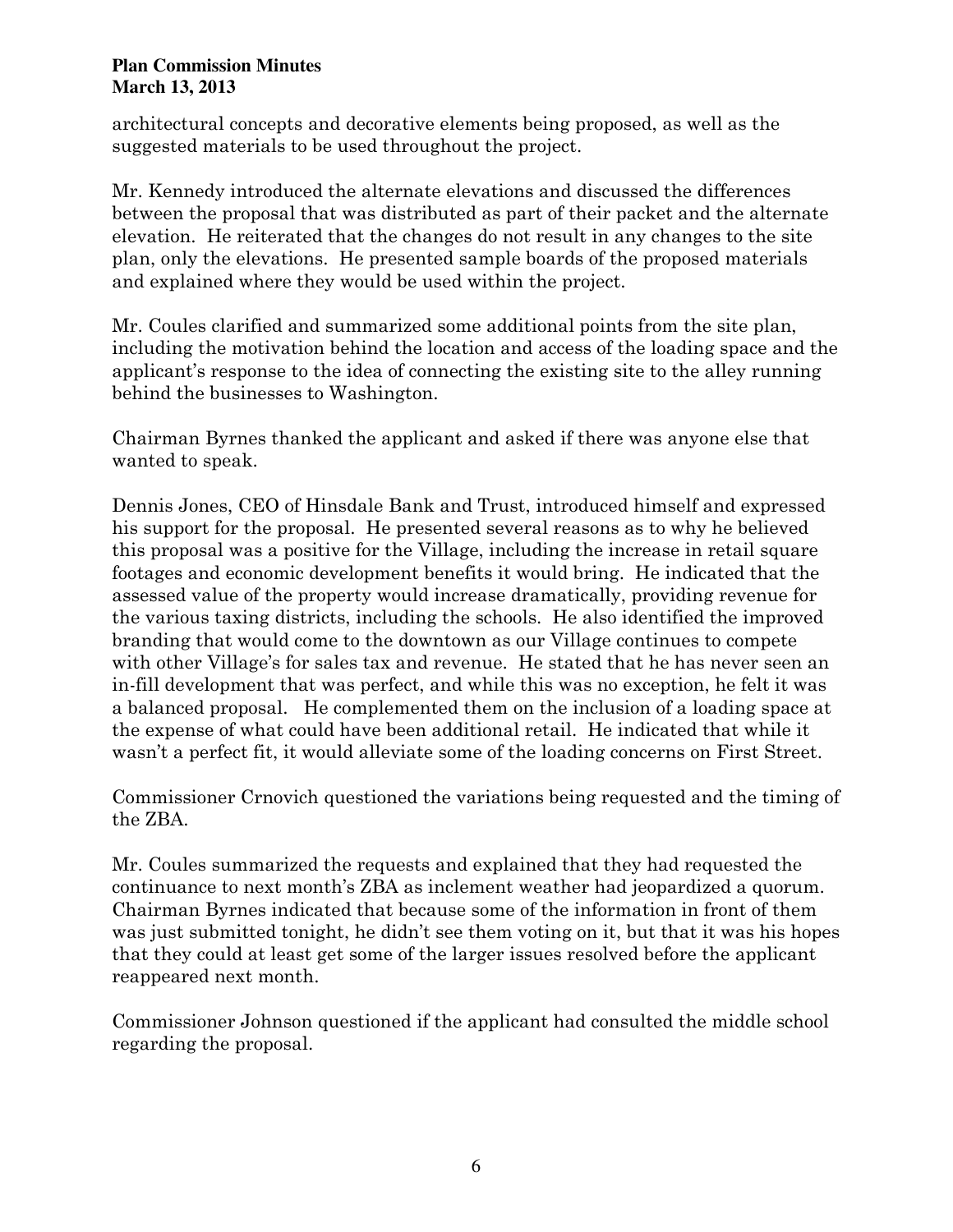Mr. Kennedy stated that they had sat down with the Superintendent of the District and the Chamber of Commerce to discuss the proposal and indicated that both expressed support and seemed to be in favor of the proposal.

Commissioner Johnson indicated that traffic and the safety of the students was her biggest concern and that she would like to see something more formal from District 181 regarding any concerns they may have. She then asked if the applicant had considered any traffic calming devices, such as a gate, for traffic pulling out of the parking lot.

Mr. Kennedy summarized the conversation they had with the District and explained that while it was discussed, it was not part of the plan at this time.

Commissioner Johnson asked that the applicant reconsider this and provide some type of obstruction that slows traffic down exiting the property. She then questioned the height of the cellar and asked if it was considered in the calculations for the proposal.

General discussion ensued regarding the use of the basement for functions other than storage.

Mr. Gascoigne indicated that because it was storage, and would be required to be labeled as such on their building permit plans, that space is exempt when considering FAR or parking calculations.

Commissioner Brody suggested that the applicant provide a speed bump to slow traffic exiting the site.

General discussion ensued regarding the possibility of limiting delivery times as they relate to exiting the property during middle school drop-off and pick-ups, as well as how the applicant intended to control who utilized the parking lot. The Commission also discussed the ability for a vehicle to exit the parking lot if they pulled in and the lot was full.

Commissioner Cashman indicated that there were worse parking situations in town and having the loading zone lane there was definitely a positive versus a dead end parking lot. He stated that his hope would be that the buildings would be entirely leased out and there would be parking issues. He noted that the fact that this site had a parking lot was a positive and that he was getting better about parking a block away and walking when he couldn't find a spot.

General discussion ensued regarding parking and where the employees would park.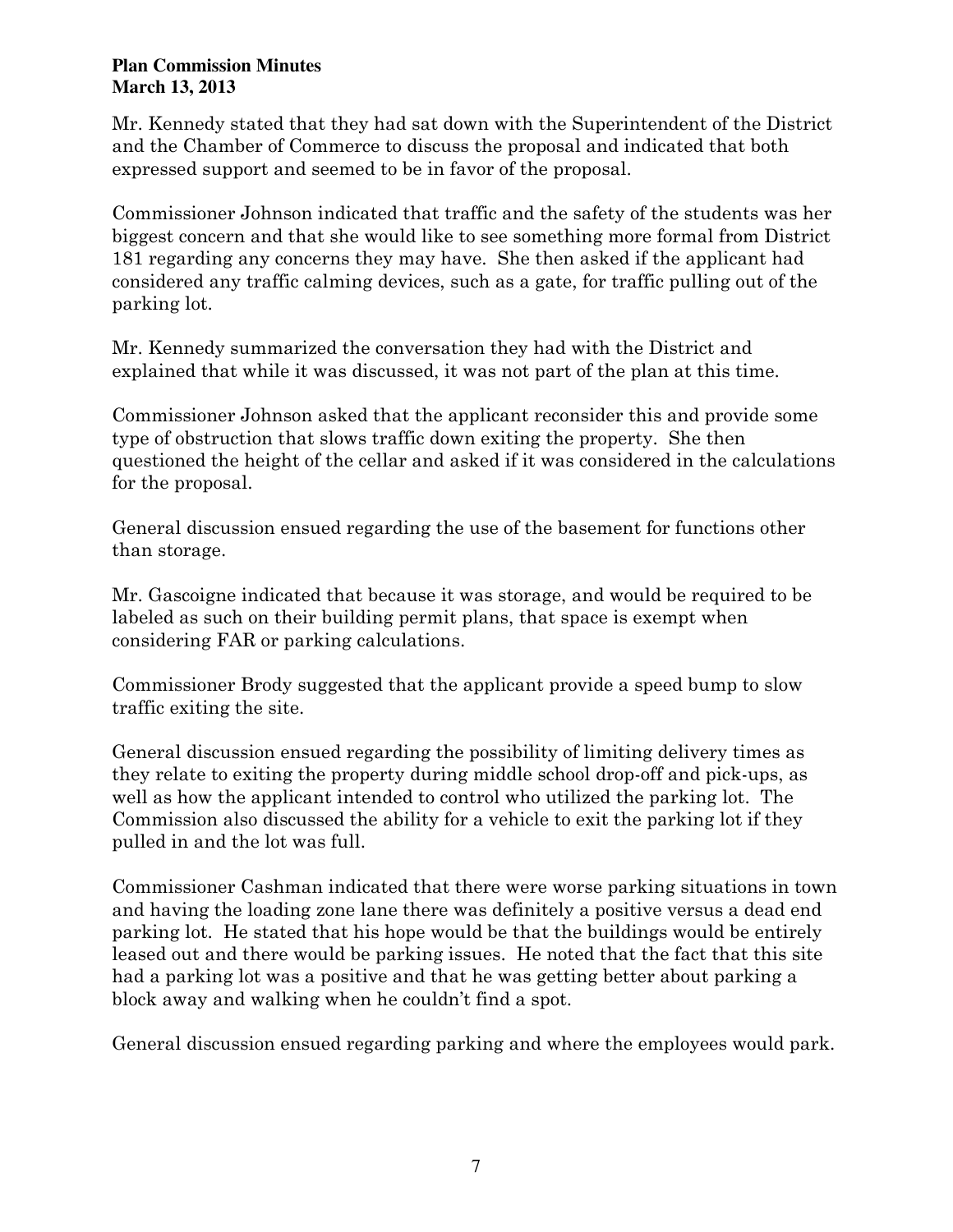Commissioner Cashman complimented the applicant on the site plan and elevations but questioned if they were losing a sidewalk tree.

The applicant explained why the tree was removed, but said they were happy to adjust the spacing along the sidewalk to replant an additional tree.

Commissioner Cashman summarized his feelings regarding the variation requests and indicated he had no issues with most of the requests.

General discussion ensued regarding the possibility of providing outdoor seating around the property.

Chairman Byrnes complimented the applicant on several aspects of the proposal and indicated he had no problems with the parking. He suggested that even though this would not come to a vote, the Commission provide the applicant some good direction on the elevation changes put in front of them, to address before the next meeting.

General discussion ensued regarding the current discussions of an alley extension and the Commission generally agreed with the EPS' position that the idea had merit, but the Village didn't have the money and they didn't want to see this project slowed down by something that may or may not happen.

Commissioner Cashman offered his suggestions on the elevations which included comments specific to the facades as well as selection of materials and colors. He articulated his preferences in the two different alternates suggesting that he liked specific aspects of both and complemented the applicant on pulling different architectural styles from the downtown. He indicated that he was very excited to see this happen and thanked the applicant for their efforts.

General discussion ensued regarding the elevations and screening.

Commissioner Brody offered his suggestions regarding the elevations and indicated that it was very well done and was a welcome addition.

General discussion ensued regarding the proposed variation for the signage and the Commissioners indicated they wanted to affirm their position before the ZBA heard the request stating that they were opposed to any signage above the second story windows and would prefer to see the applicant consider an alternative solution for signage for any second floor tenant.

Mr. Gascoigne indicated that the variation would only be for the location of the sign on the building and that even if that was granted and they were permitted a sign in